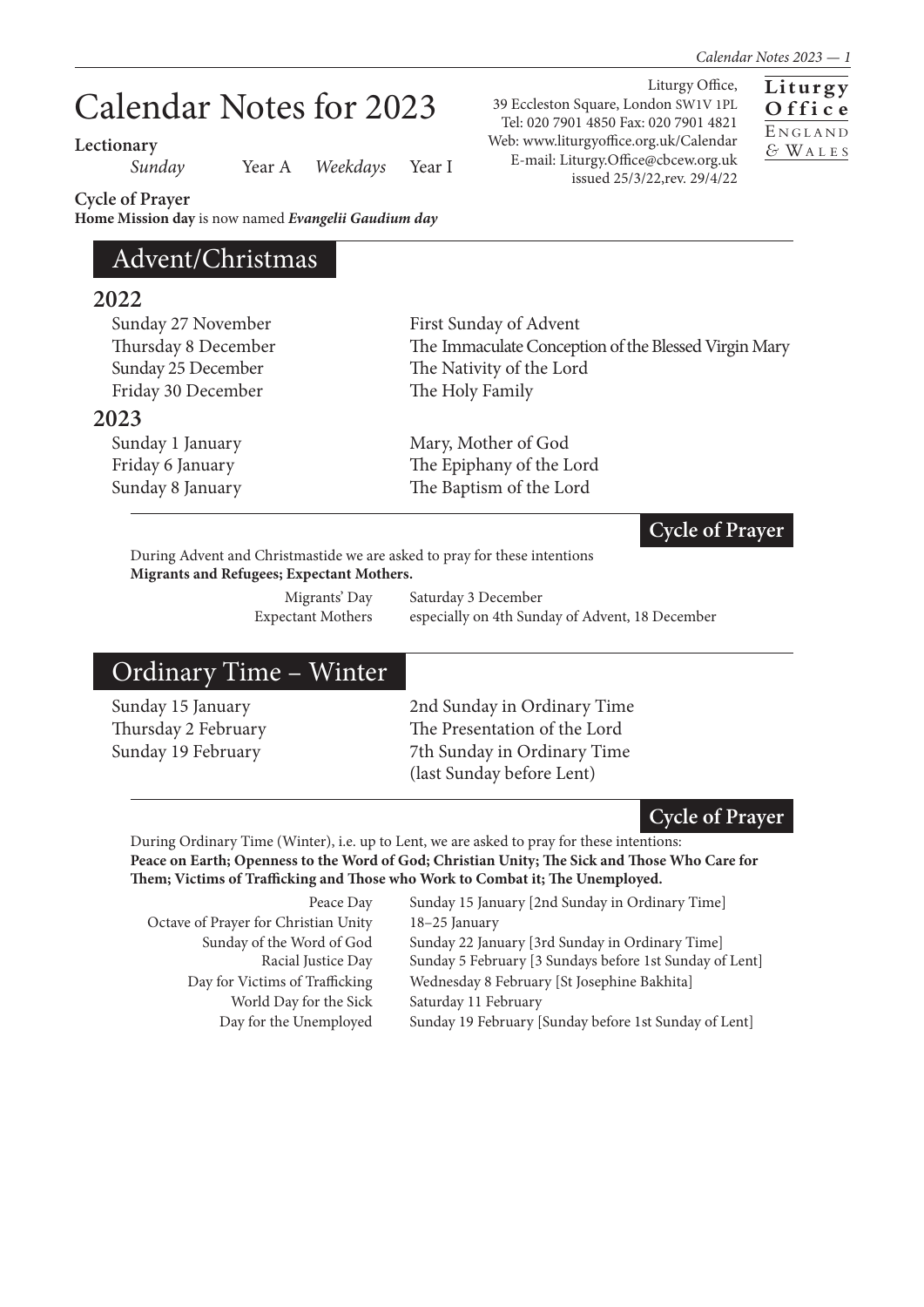Lent

| Wednesday 22 February | Ash Wednesday                |
|-----------------------|------------------------------|
| Sunday 26 February    | 1st Sunday of Lent           |
| Wednesday 1 March     | St David                     |
| Monday 20 March       | St Joseph                    |
| Saturday 25 March     | The Annunciation of the Lord |
|                       |                              |

#### **Cycle of Prayer**

During Lent we are asked to pray for these intentions: **Candidates for the Sacraments; Women; The Needy and Hungry of the World; Penitents and Wanderers.**

 Candidates for the Sacraments especially on the Sundays of Lent Women's World Day of Prayer Friday 3 March [1st Friday in March] Lent Fast Day Friday 3 March [Friday 1st week of Lent]

#### Easter

Sunday 9 April Easter Sunday Monday 24 April St George Sunday 28 May Pentecost

Thursday 18 May The Ascension of the Lord

#### **Cycle of Prayer**

During Easter we are asked to pray for these intentions:

**New Members of the Church; Human Work; Vocations; Survivors of Abuse; The Right Use of the Media; the Church.**

St Joseph the Worker Monday 1 May

World Day of Prayer for Vocations Sunday 30 April [4th Sunday of Easter] Survivors of Sexual Abuse Tuesday 9 May [Tuesday 5th week of Easter] World Communications Day Sunday 21 May [7th Sunday of Easter] The Church especially at Pentecost, 28 May

## Ordinary Time – Summer

Monday 29 May Mary, Mother of the Church — Memorial [Week 8 in OT (Psalter Week IV)] Thursday 1 June Our Lord Jesus Christ, the Eternal High Priest Feast (in England and Wales) Sunday 4 June The Most Holy Trinity Sunday 11 June The Most Holy Body and Blood of Christ Friday 16 June The Most Sacred Heart of Jesus Sunday 18 June 11th Sunday in Ordinary Time Saturday 24 June The Nativity of St John the Baptist Thursday 29 June St Peter and St Paul Sunday 6 August The Transfiguration of the Lord Tuesday 15 August The Assumption of the Blessed Virgin Mary